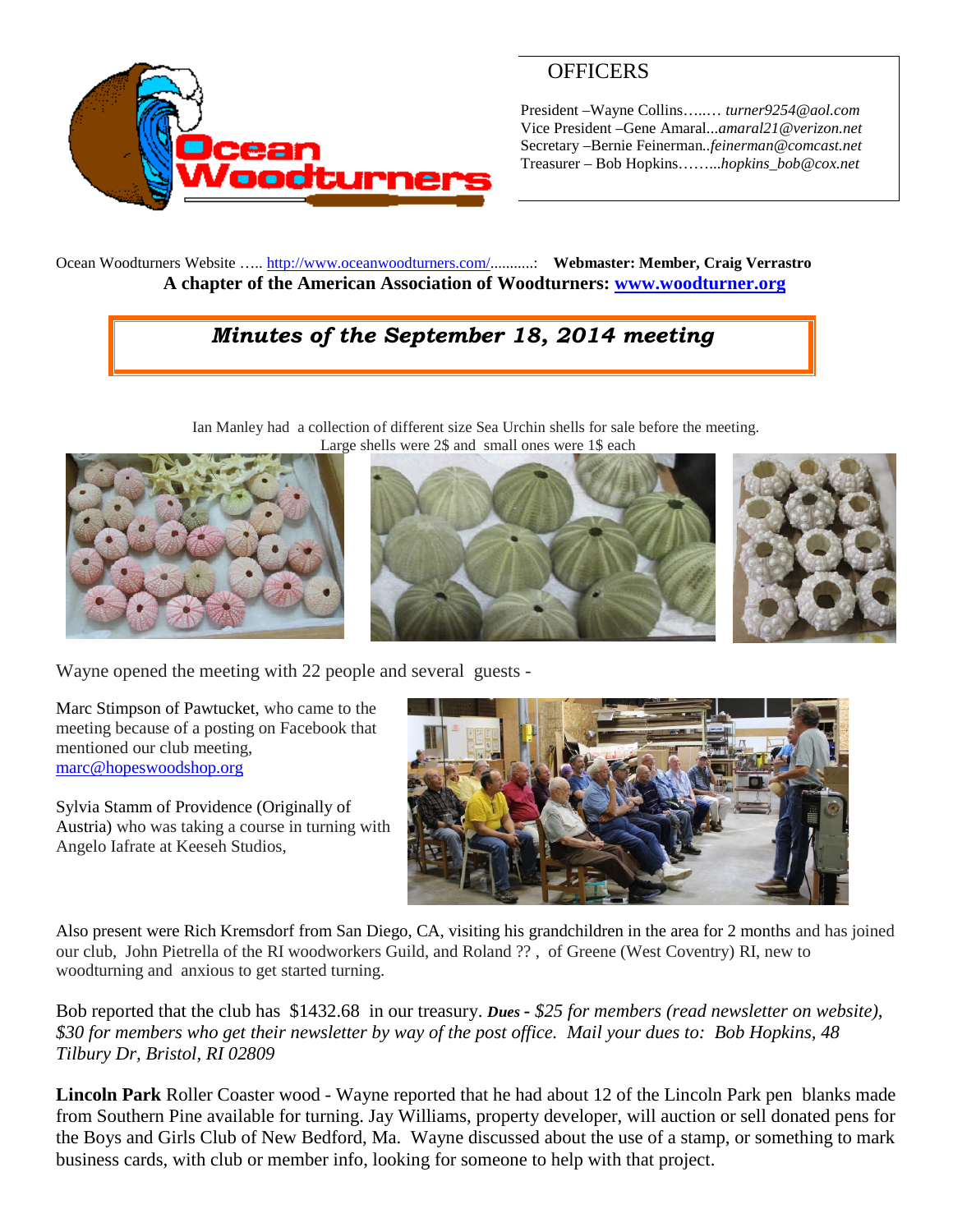**Pen Kits -** He also reported that the club had available an assortment of Slimline pen kits in stock from [www.woodturningz.com](http://www.woodturningz.com/) available for \$2/pen kit.

**Club Project** - George Lough said that he no longer had time available and the club carousel project, or any variation of it, would need stay on hold for the time being. The project can be reactivated if someone wanted to take responsibility for it and could gather a group of dedicated members to work on it.

**Club Inventory** -The club needs a volunteer to work with Susan to complete the inventory of club items. The club has a Delta mini lathe and 2 Jet mini lathe extensions that are attached to Jet mini's that belong to ???? Susan will get a list of equipment she knows belong to our club and submit to Bernie. We need to sort out what belongs to us, what belongs to the Woodworker's Guild, and what belongs to Keeseh Studios.

**Belaying Pins** - Wayne reported that Mike Jaret (Chariho Regional School District, 455A Switch Road, Wood River Junction, Rhode Island, USA)sent an email to Bernie : "We delivered last spring aprx 60 pins to the boat. they need another 80, but are looking to the shipwright to make most of them. I am still committed for the ones in Wayne's possession and several that are "in the works" here at school. It was a great project for the kids; we could not have gotten it done without the support and encouragement of the turning club. Several students have gone on to turn other projects; I would expect that in at least a couple of cases, they will be turning for a long, long time". A formal letter to the club will follow.

**Club Library** - Gail Connolly is ready to purchase more media (books, videos, etc.) for the club library and is looking for ideas. "Please bring your requests to the next meeting", or send them to Gail: gconnolly@wihri.org

Gail said that the club still had the original VHS tapes, from which the DVD's in our library were made. The VHS tapes were taking up room, and "what did the club want to do about them??" It was decided to first offer the tapes to club members for 1\$ each and then give the remaining VHS tapes to a vocational school.



**Craft show** – Gene said that he and Cory Jengo will have 2 lathes set up at the West Greenwich Town Hall September  $28<sup>th</sup>$  craft show. Setup time is 11:30 to noon and the show itself is from noon to 5PM. All are welcome to come, help turn, sell their wares, and help out.

**"Free wood"** – North Woods, in Oregon, has been offering a large USPS flat rate box of non-figured Maple to AAW clubs to use for *charitable* projects with the club paying the nominal \$20 shipping charges. The box can be filled with pen blanks, 2x2, 3x3, 4x4, 6x6 blanks, or a mix of sizes. Wayne moved to take advantage of the offer, seconded by Rich Lemieux, with unanimous club approval.

**Angelo Iafrate -** Susan read the group an email from Angelo Iafrate who is in the process of moving to Pennsylvania and closing his shop located at "560 Mineral Spring Ave Pawtucket - go in the Big Fitness Door - turn right - Angelo's unit is on the left" -Here is Angelo's email -

*"I'm closing the mill space and selling off some wood and tools, \$1 to \$25 machinery will be as priced, donations are for my grand daughters cancer fund. Everything to go - I'll be at the mill between 1:00 to 3:00 tomorrow and Monday afternoon - Tuesday is my last day there.*

*Thank you for your consideration - And help in the past - Angelo"*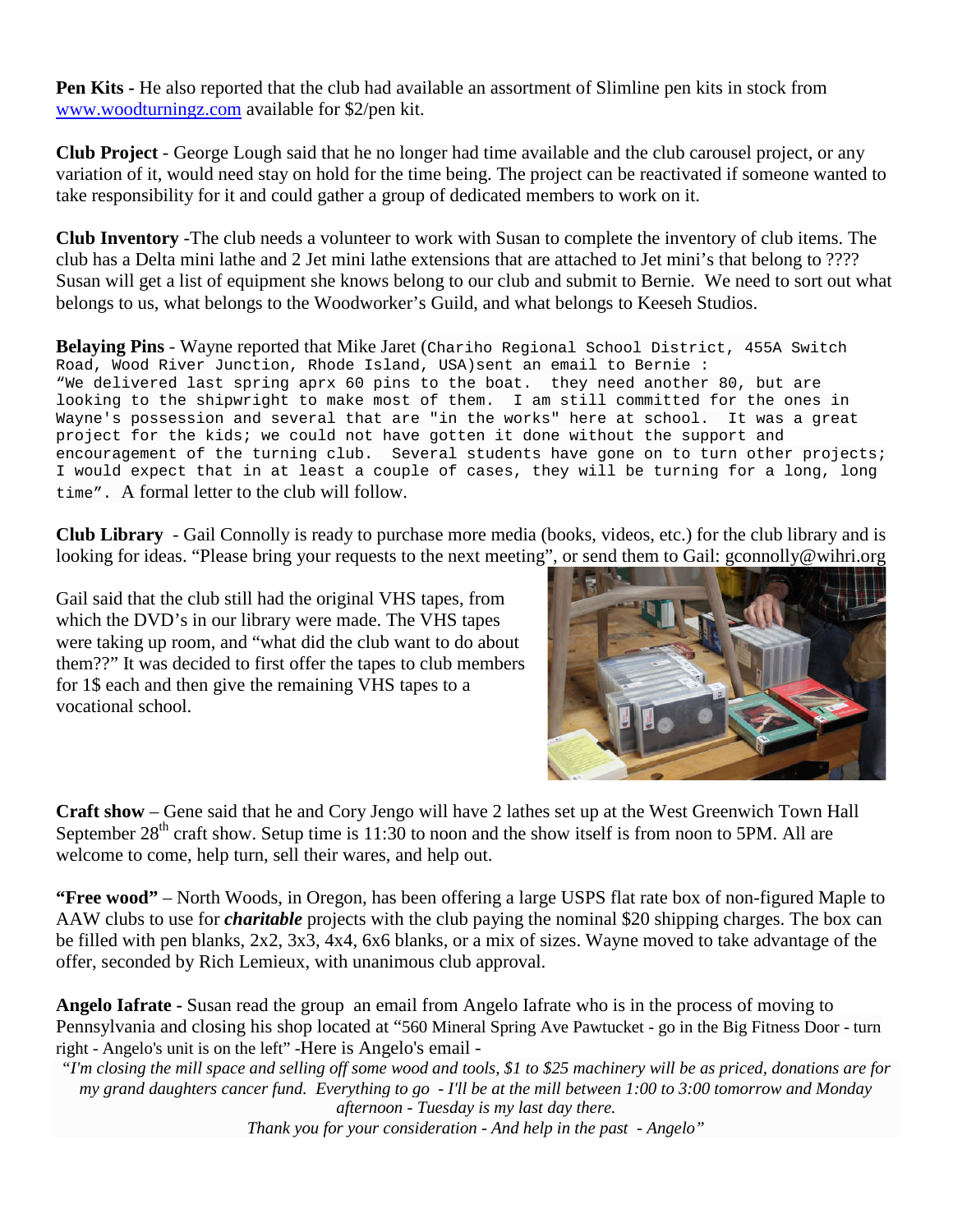Wayne made a motion to send Angelo a card and  $\sim$ \$200 as a gift and help for his granddaughter. Seconded by Bernie, unanimous approval by the club

## **Show and Tell**



Mike Murray brought in a half bowl he turned in David Ellsworth's class and an Ellsworth caliper that he made for a \$3 material cost.

Mike recommends learning how to use the caliper to judge thickness and to cut a bowl or two in half as part of learning how to use calipers.

He said he "never trusted his calipers" so used this as a way to reassure himself.



Bob Hopkins spoke of making a jam chuck for turning off bowl tenons using a block of wood that had been tapped to screw onto the headstock. His experience shows that the Beall tap for ~\$24 makes better threads than an Ebay one for ~\$40.



< Several members examining the Ellsworth style caliper

Chuck Petitbon showed a White Oak 9" bowl and a Black Walnut spiraled pen - the bowl had been mostly turned 9 months ago and waited until he made a set of Cole jaws for his chuck to hold the bowl for turning.

The pen was made on an old 7 foot long Legacy Ornamental Mill that someone gave him.







John Chakuroff showed the first vessel in a series of 5 for his daughters. It has over 300 segments and uses Ebony, Rock Maple, and Purpleheart. The vessel is finished in spray lacquer and has a new penny embedded in the base of the vessel.

John volunteered that he has now turned his 292nd wedding goblet.



Ian Manley had a large display of turned ornaments using Sea Urchins and starfish shells .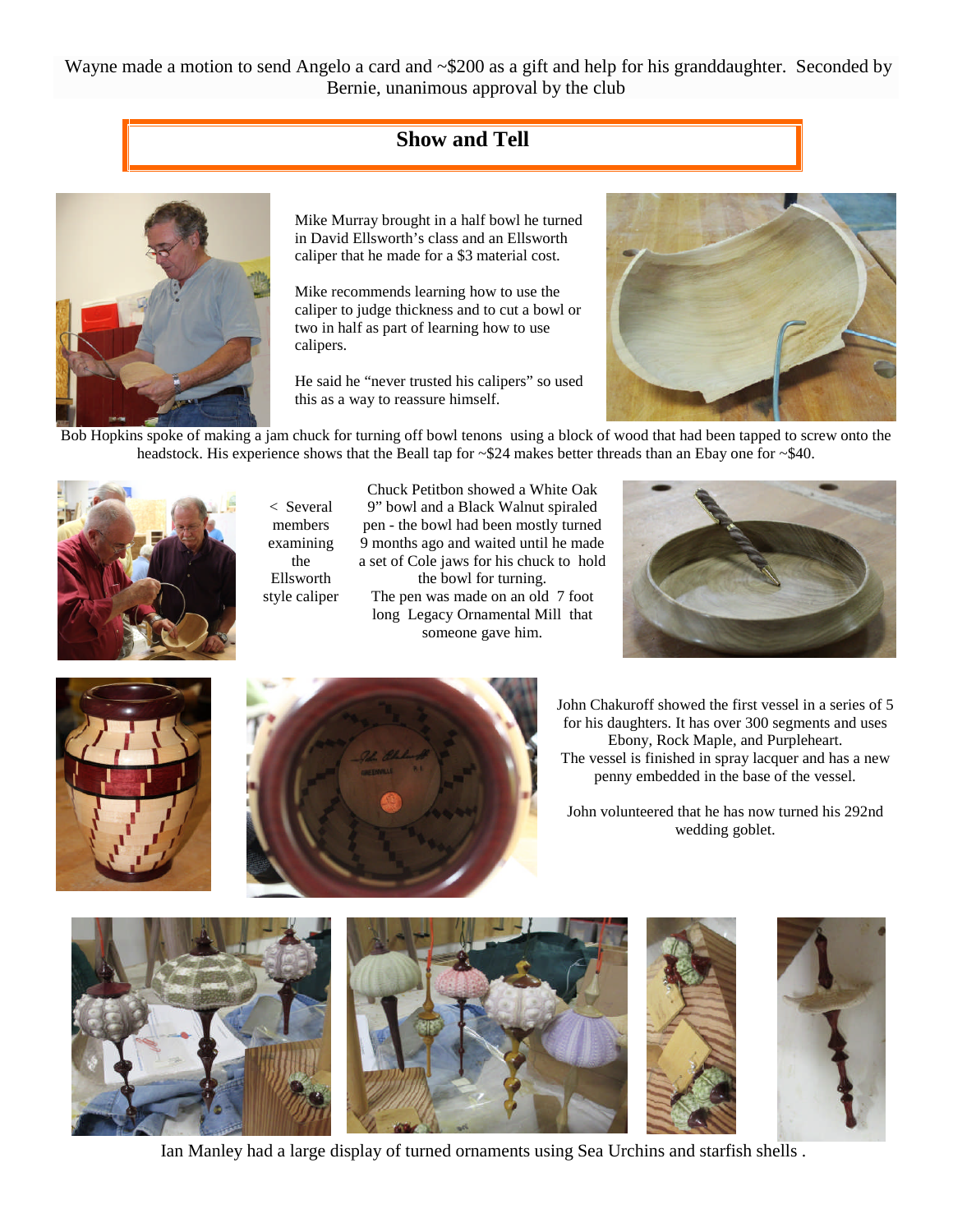## **Demonstration** Ian Manley reviewed making a Sea Urchin Christmas Ornament

*For more examples of turned ornaments. Check out the Woodcentral.com ornament page at :* <http://www.woodcentral.com/newforum/ornaments>



#### **Shell ornament steps;**

0. Any DRY wood can be used to make ornaments.

1. Start with a piece 1" x 1" x approx. 8" long. Mark the center on both ends.

2. Mount in a chuck, and drill a 1/8" hole in one end, 1" deep. On that end turn a 5/8" dia. Tenon 3/4" long.

3. Reverse the piece and drill a 1/8" hole "/1" deep. This end is the finial, shape the underside to fit the shell, then turn your finial to shape and size. Sand and part off, leaving a small flat at the tip about 1/32" in dia.

4. Using the remainder of the blank turn the icicle, to shape and size. Sand to finish (600). Remember that there is a hole in the end of the icicle 1" deep you need at least part of this hole in your finished icicle.

5. Glue a bamboo skewer into the finial, and put one in the icicle (but not glued), dip coat the pieces into a 50/50 mix of lacquer and lacquer thinner. Three dips is usually enough.

6. Remount the finial in the lathe held by the skewer and drill a #56 hole about 3/4" deep. Cut a #2 fish hook and glue into the hole. NOTE: jewelry findings can also be used, but drill a #65 hole.

7. Cut bamboo skewer to length for shell, remove skewer from icicle, and glue the two pieces to together trapping the shell in between.



Turning the icicle using a skew and backing up the icicle with fingers



Finishing the icicle



Fitting the ornament together before gluing with CA



The completed ornament was given to the club, raffled off, and was won by Chuck Petitbon.